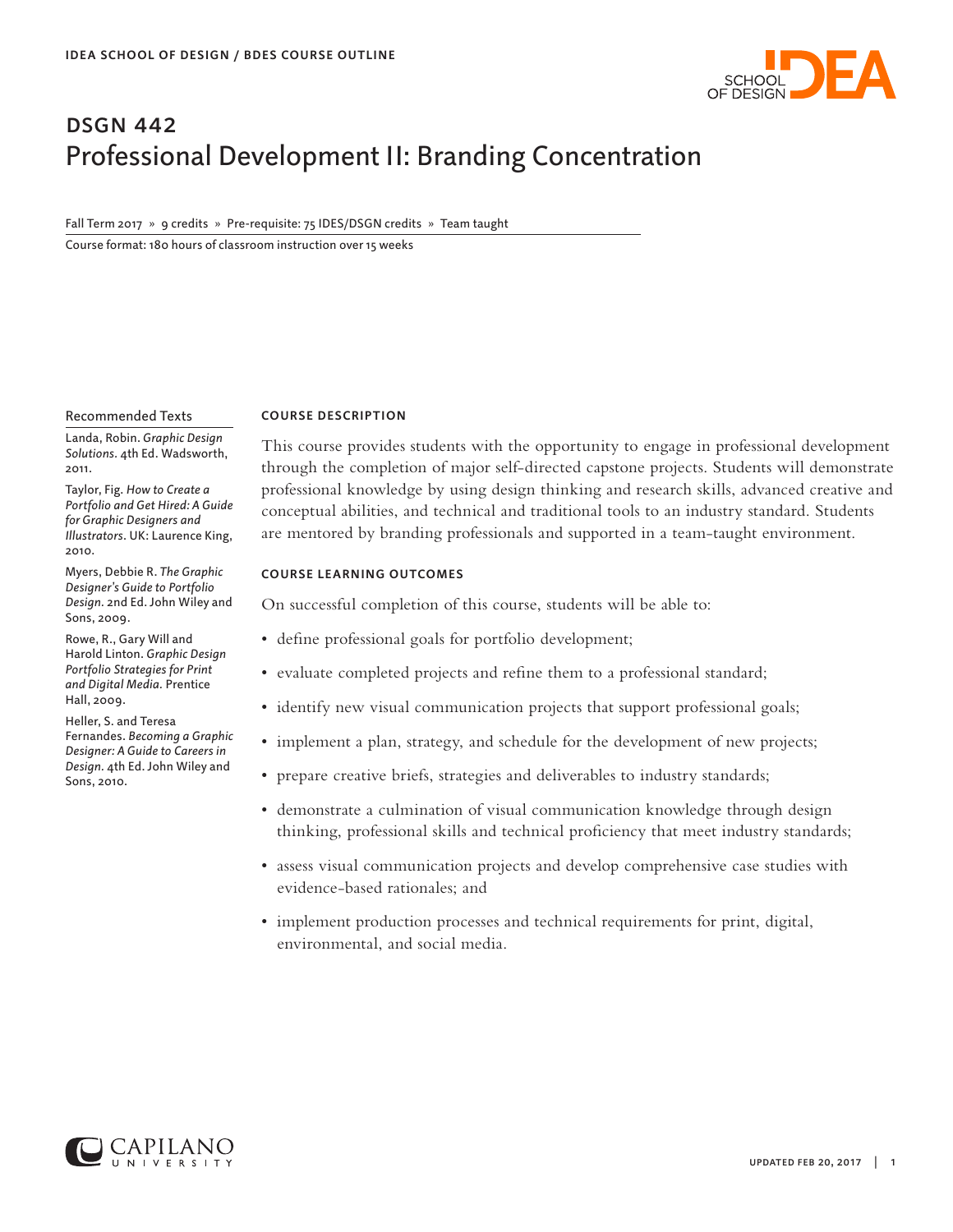

# **DSGN 442** Professional Development II: Branding Concentration

*Weekly Schedule*

| WEEK                                      | DAY <sub>1</sub>                                                                                                                                                                                                                        | DAYS 2 & 3                                                                                                                                                         |
|-------------------------------------------|-----------------------------------------------------------------------------------------------------------------------------------------------------------------------------------------------------------------------------------------|--------------------------------------------------------------------------------------------------------------------------------------------------------------------|
| 1<br><b>FOCUS ON GOALS</b>                | Introduction to the course structure and<br>delivery, lectures, projects and concentra-<br>tion streams. Instruction teams and project<br>framework presentation.<br>Lecture: Defining Career Goals.<br>Project I assigned, due week 2. | Lecture: Evaluating Completed Projects and<br>Identifying New Projects.<br>Peer groups formed (groups of 3).<br>Weekly progress report.                            |
| $\overline{2}$<br><b>CAREER PROPOSALS</b> | Project I due.<br>Developing briefs for new projects.<br>Supporting lecture as necessary.<br>Project 2 assigned, due week 3                                                                                                             | Developing a strategy and schedule for new<br>projects.<br>Planning a portfolio.<br>Supporting lecture as necessary.<br>Faculty review.<br>Weekly progress report. |
| 3<br><b>FOCUS ON STRATEGY</b>             | Project 2 due.<br>Identifying team and individual strengths<br>for graduation show exhibition.<br>Mapping of workflow.<br>Supporting lecture as necessary.<br>Problem solving strategies.                                               | Implement strategy for new project devel-<br>opment. Begin research.<br>Project 3 assigned: case study. Due week 8.<br>Weekly progress report.                     |
| $4 - 7$<br>THE DESIGN PROCESS             | Supporting lectures and skill development<br>workshops as necessary.<br>Production workshops.                                                                                                                                           | Studio work on deliverables.<br>Weekly progress reports.                                                                                                           |
| 8<br><b>FOCUS ON GOALS</b>                | Project 3 due.<br>Faculty review: Interim evaluation.<br>Generating value in design solutions.<br>Supporting lecture as necessary.                                                                                                      | Feedback discussions.<br>Assessing career goals.<br>Developing case studies.<br>Project 4 assigned, due week 9.                                                    |
| 9<br><b>FOCUS ON STRATEGY</b>             | Time management.<br>Review workflow and critical path.<br>Supporting lecture as necessary.<br>Engaging an industry mentor.                                                                                                              | Project 4 due.<br>Assessing the strategy.<br>Review project deliverables and source an<br>industry mentor.<br>Project 5 assigned: case study. Due week 15.         |

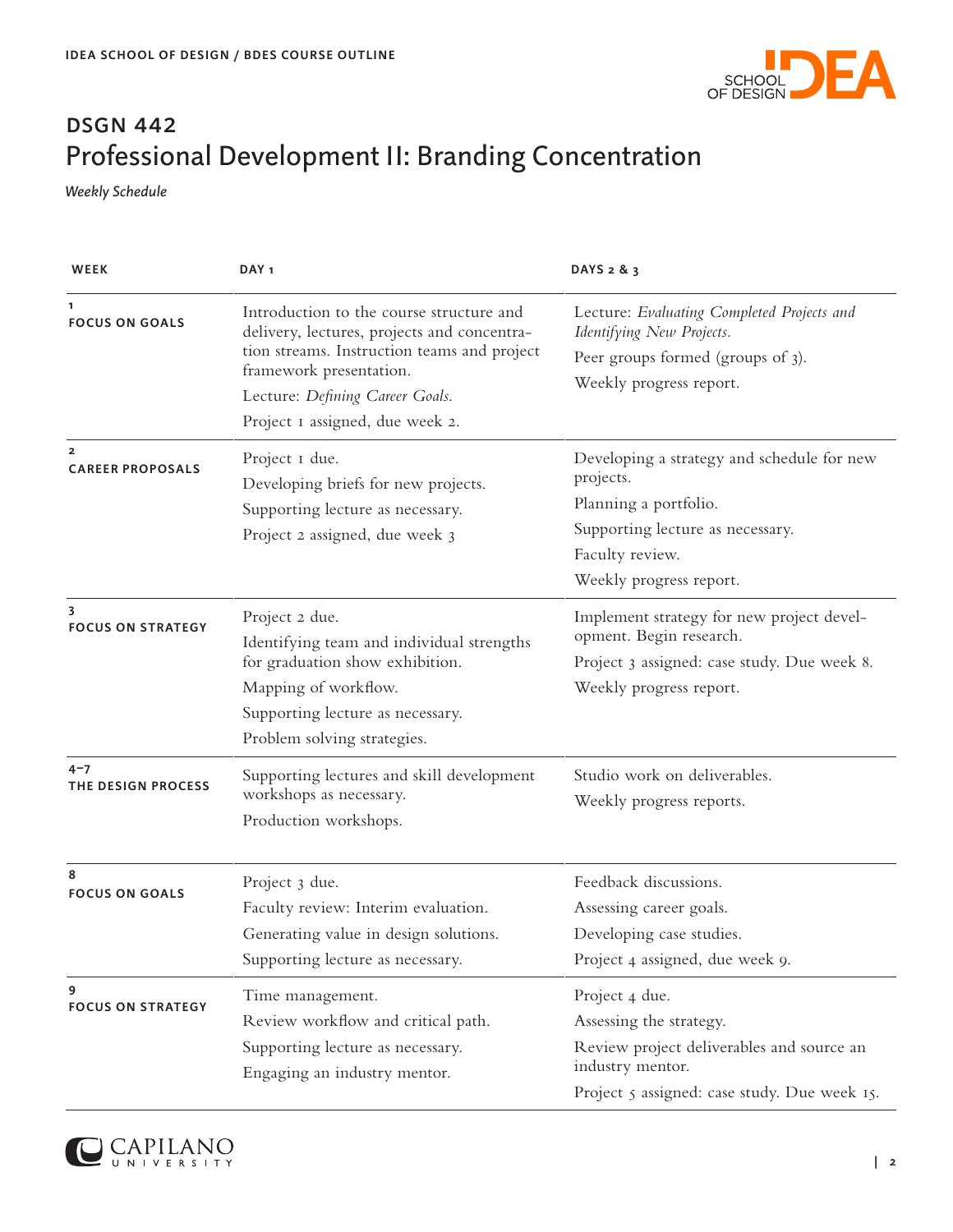

# **DSGN 442** Professional Development II: Branding Concentration

*Weekly Schedule continued*

| $10 - 14$<br>THE DESIGN PROCESS                         | Supporting lectures and skill development<br>workshops as necessary.<br>Production workshops.                               | Studio work on deliverables.<br>Development of case studies.<br>Weekly progress reports.               |
|---------------------------------------------------------|-----------------------------------------------------------------------------------------------------------------------------|--------------------------------------------------------------------------------------------------------|
| 15<br><b>PRESENTATION AND</b><br><b>SELF-REFLECTION</b> | Project $\zeta$ due.<br>Finalizing projects, deliverables and<br>portfolios.<br>Self-reflection on participation in course. | Presentation of comprehensive case studies<br>to industry.<br>Faculty review and portfolio assessment. |

### **ASSIGNMENTS**

In this course, students may work from self-directed briefs or use existing briefs provided by industry or professional associations. For each brief, students will develop a strategy, define and produce deliverables, and submit a comprehensive case study documenting the work.

| <b>EVALUATION PROFILE</b>   |      | <b>GRAD</b> |
|-----------------------------|------|-------------|
| Projects $1 & 2$ (10% each) | 20%  | Exceller    |
| Project 3: Case Study       | 25%  | Good E      |
| Project 4                   | 10%  | Satisfa     |
| Project 5: Case Study       | 30%  | Minimo      |
| Participation               | 15%  | Fail F c    |
| Term total                  | 100% |             |

### **ING PROFILE**